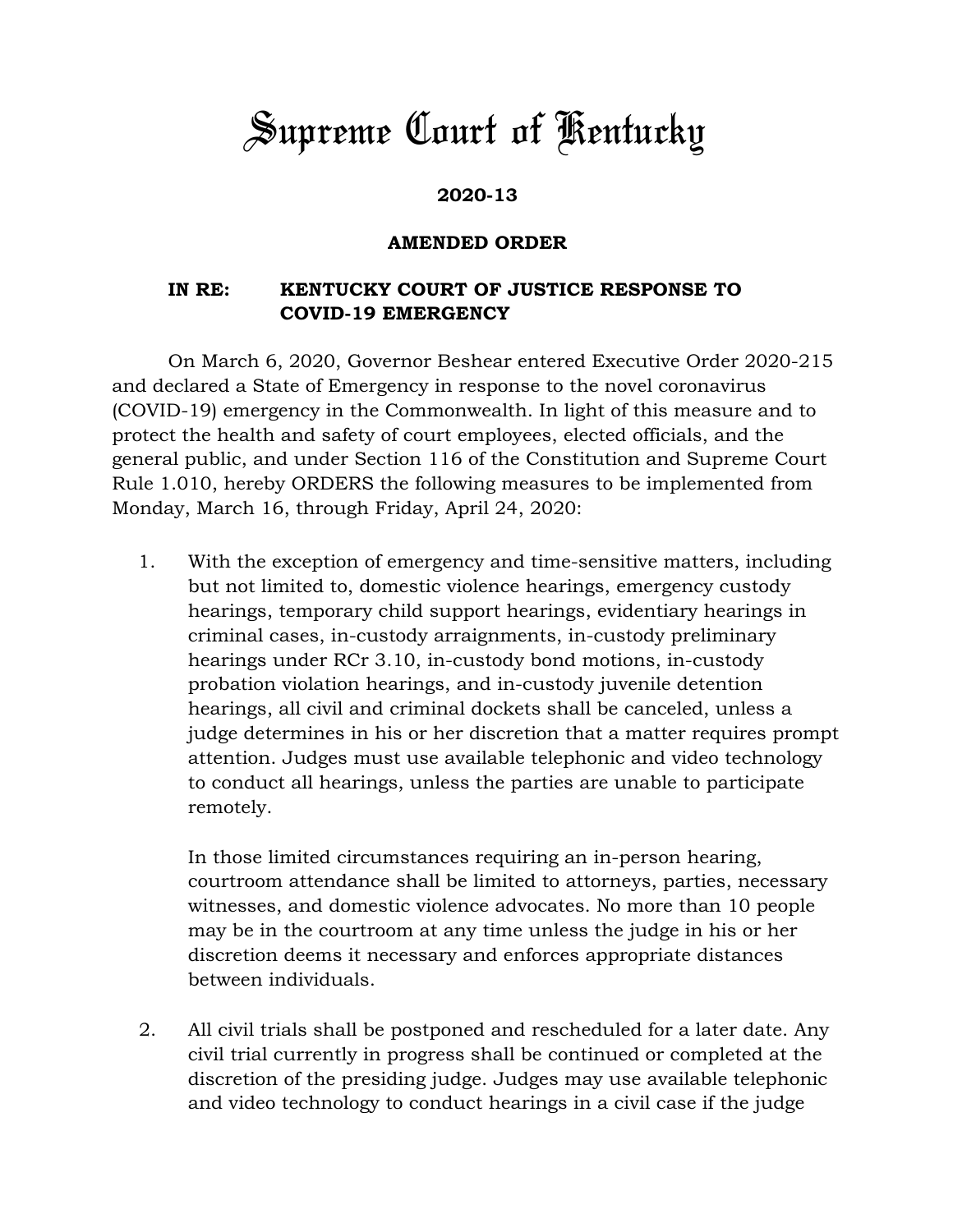determines in his or her discretion that the matter merits prompt attention.

- 3. Reasonable attempts shall be made to reschedule all criminal trials, subject to a defendant's right to a speedy trial.
- 4. With the exception of emergency matters and hearings statutorily required to be held, small claims, eviction, $<sup>1</sup>$  juvenile, probate, traffic,</sup> and guardianship cases shall be continued. Judges may, however, use available video and telephone technology to appoint fiduciaries in probate matters and to address any other probate matter that in the judge's discretion merits prompt attention.
- 5. Judges should continue to address matters that may be appropriately handled without the necessity of a hearing or personal appearance.
- 6. A case involving an attorney or party who is ill or in a high-risk category shall be rescheduled.
- 7. Judges shall issue summonses in lieu of bench warrants or notices of failure to appear.
- 8. All show cause dockets for payment of fines and court costs scheduled within this timeframe shall be continued for 60 days.
- 9. The 20-day preliminary hearing requirement for out-of-custody defendants under RCr 3.10 is waived during the effective dates of this Order.
- 10. Jurors who are ill, caring for someone who is ill, or in a high-risk category shall have their jury service postponed to a later date.
- 11. New juror orientations shall be suspended unless an exception is granted by the Chief Justice.
- 12. Existing jury panels may be extended at the discretion of the court.

 $\overline{a}$ <sup>1</sup> Pursuant to Executive Order 2020-257, evictions shall be suspended during the State of Emergency (Executive Order 2020-215).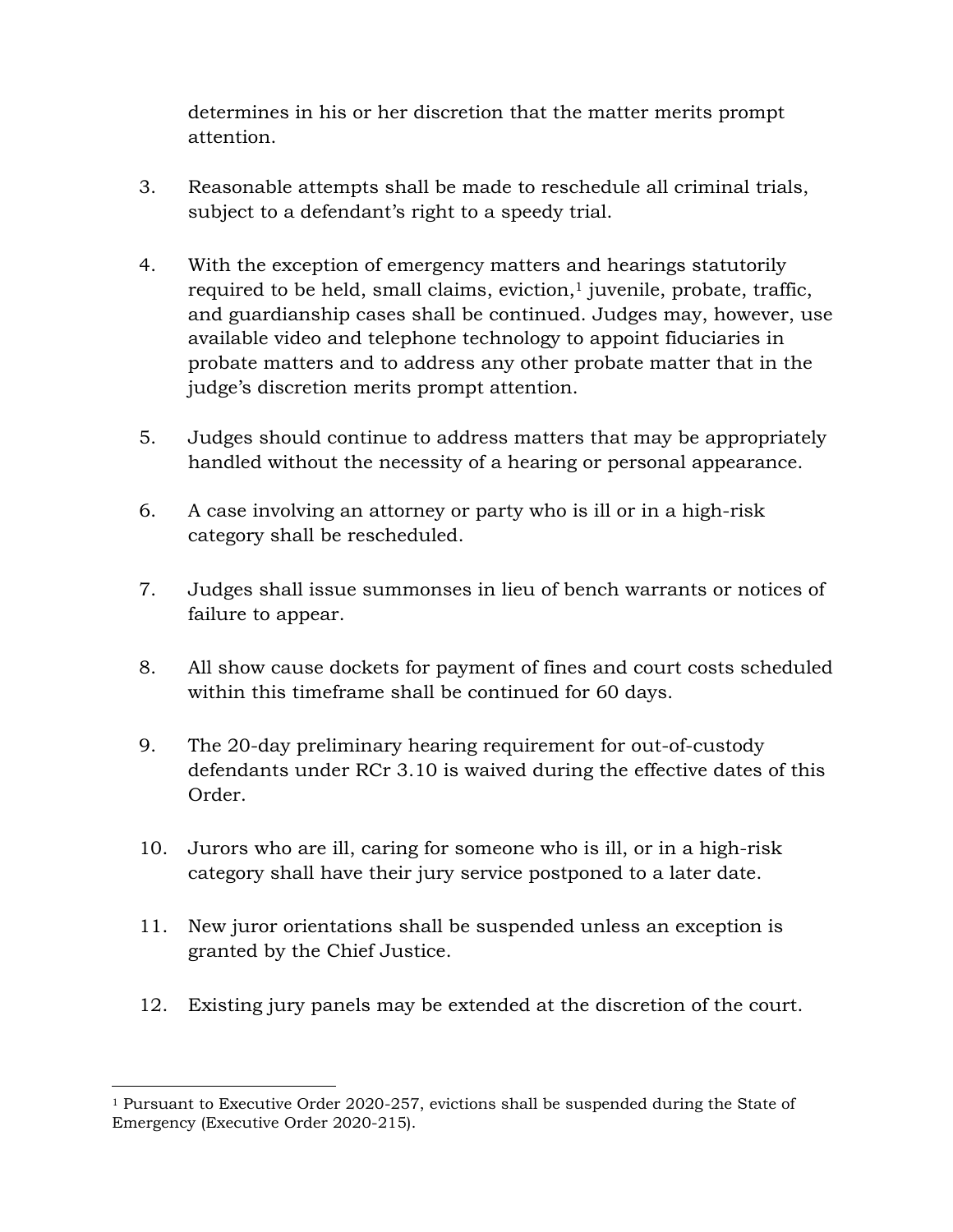- 13. The circuit court is authorized to extend the 60-day period in RCr 5.22(3) for a period not to exceed 45 days for good cause shown. The Commonwealth's Attorney shall request an extension by separate motion as to each defendant and shall give prompt notice of the motion to defense counsel. The circuit court shall allow both the Commonwealth's Attorney and defense counsel to be heard prior to entering any order extending the period in RCr 5.22(3).
- 14. Attorneys are encouraged to use e-Filing.
- 15. If available, drop boxes should be used for conventionally filed documents.
- 16. Signage shall be posted at all public entry points advising individuals not to enter the building if they have:
	- a. In the previous 14 days, visited China, Iran, South Korea, any European countries, or any other high-risk countries identified by the CDC;
	- b. Resided with or been in close contact with someone who has been in any of those countries within the previous 14 days;
	- c. Traveled domestically within the United States where COVID-19 has sustained widespread community transmission;
	- d. Been asked to self-quarantine by any doctor, hospital, or health agency;
	- e. Been diagnosed with or have had contact with anyone who has been diagnosed with COVID-19; or
	- f. A fever, cough or shortness of breath.
- 17. Individuals attempting to enter in violation of these protocols shall be denied entrance by a bailiff or court security officer.
- 18. Bailiffs shall discourage congregating outside courtroom doors and encourage social distancing inside the courtroom.
- 19. Individuals with legitimate court business who are ill, caring for someone who is ill or in a high-risk category are advised to stay home and request a continuance by calling the local Office of Circuit Court Clerk.